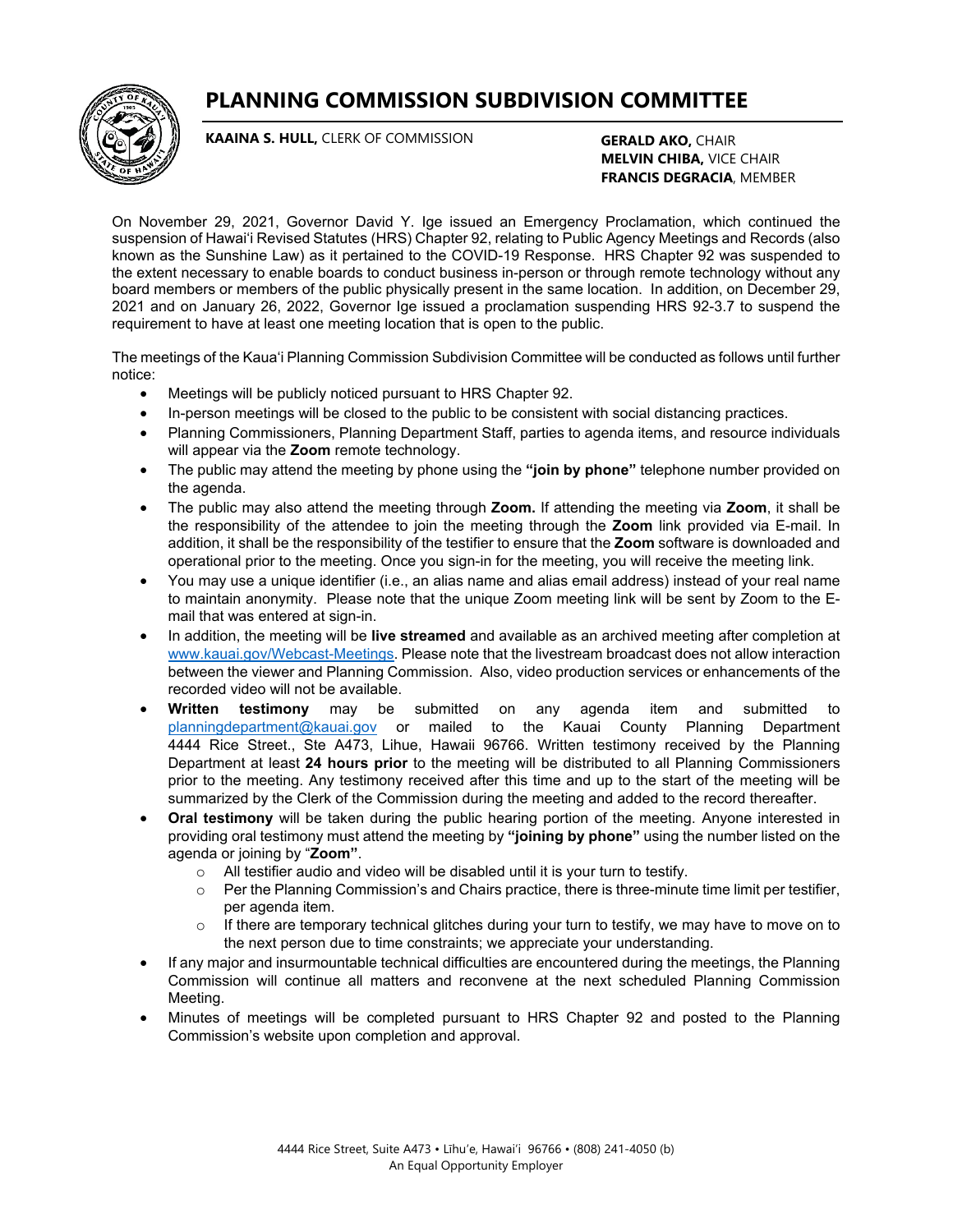### **SUBDIVISION COMMITTEE TELECONFERENCE MEETING NOTICE AND AGENDA Tuesday, March 22, 2022 8:30 a.m. or shortly thereafter**

**To Join By Phone:** US: +1 669 900 9128 or +1 253 215 8782 or +1 346 248 7799 or +1 646 558 8656 or +1 301 715 8592 or +1 312 626 6799 Webinar ID: 941 0282 0366 Participant ID: #

**To Join by ZOOM Link: [https://zoom.us/webinar/register/WN\\_Z\\_px0WoyRu2cZj1zPpjFHg](https://zoom.us/webinar/register/WN_Z_px0WoyRu2cZj1zPpjFHg)**

**Webcast Link: <https://www.kauai.gov/Webcast-Meetings>**

- **A. CALL TO ORDER**
- **B. ROLL CALL**
- **C. APPROVAL OF AGENDA**
- **D. MINUTES of the meeting(s) of the Subdivision Committee**
	- 1. October 26, 2021

#### **E. RECEIPT OF ITEMS FOR THE RECORD**

**F. HEARINGS AND PUBLIC COMMENT The Planning Commission will accept written testimony for any agenda item herein. Written testimony indicating your 1) name, and if applicable, your position/title and organization you are representing, and 2) the agenda item that you are providing comment on, may be submitted in writing t[o planningdepartment@kauai.gov](mailto:planningdepartment@kauai.gov) or mailed to the County of Kaua'i Planning Department, 4444 Rice Street, Suite 473, Līhu'e, Hawai'i 96766. Written testimony received by the Planning Department before 9:00 a.m. on Monday, March 21, 2022, will be distributed to all Planning Commissioners prior to the meeting. Written testimony received after 9:00 a.m. on Monday, March 21, 2022, will be summarized by the Clerk of the Commission during the meeting and added to the record thereafter.** 

**Oral testimony will be during the public hearing portion of the meeting. Anyone interested in providing oral testimony must attend the meeting via Zoom or "join by phone" using the number listed on the agenda. After oral testimony has been taken, members of the public may continue watching the meeting via the live stream link found at [www.kauai.gov/webcastmeetings.](http://www.kauai.gov/webcastmeetings)**

#### **G. GENERAL BUSINESS MATTERS**

1. None for this Meeting.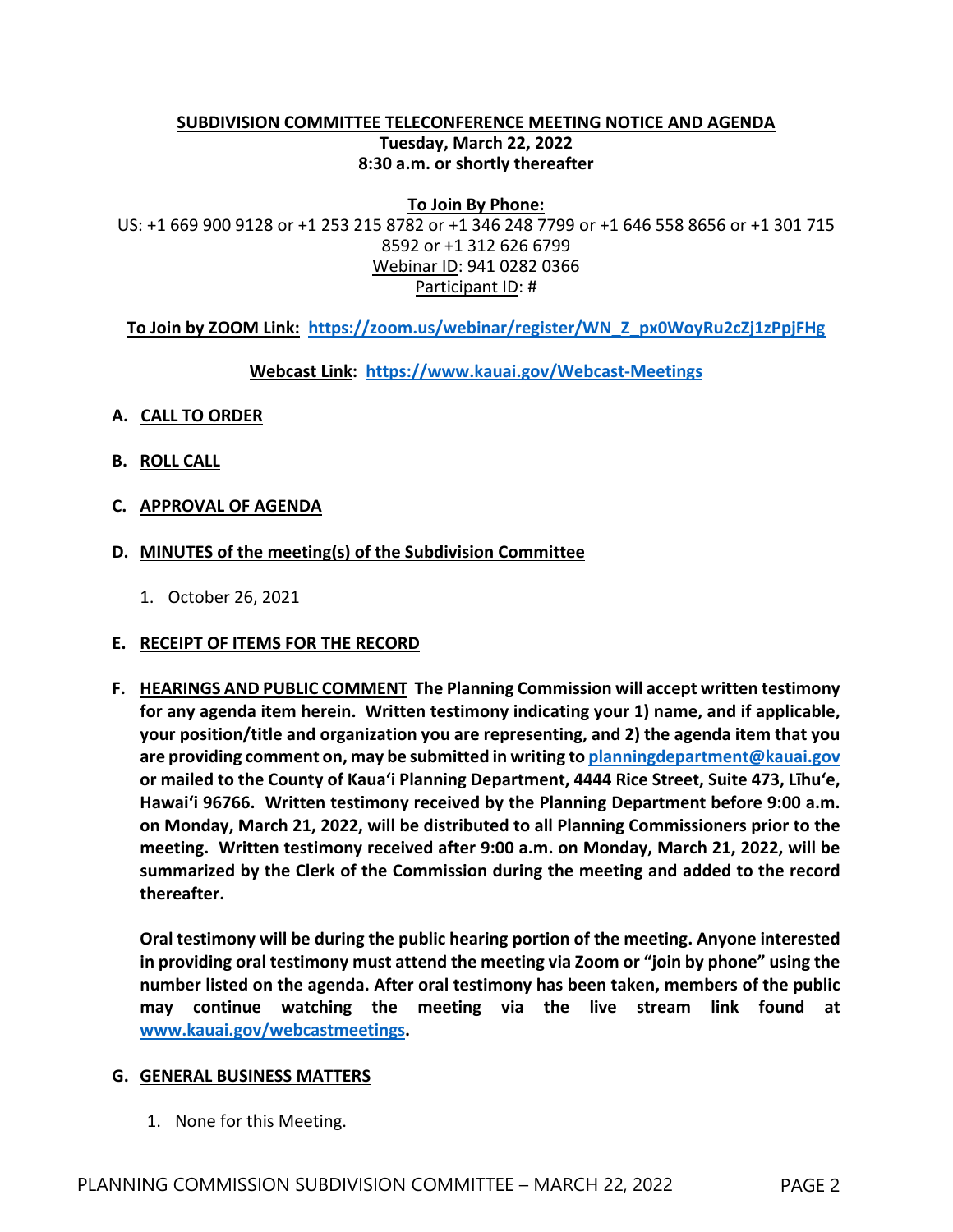### **H. UNFINISHED BUSINESS**

1. None for this Meeting.

### **I. NEW BUSINESS (For Action)**

# **1. Preliminary Subdivision Map Approval Pursuant to Kaua'i County Code Chapter 9, Article 3**

- a. Subdivision Application No. S-2022-8 (BBCP Kukui`ula Parcel X, LLC. ET. AL.) Kukui'ula Parcel X, Phase 2 Subdivision Proposed 2-lot consolidation and resubdivision into 4-lots TMK: (4) 2-6-015: 010 & 011 Kōloa (Makai), Kōloa, Kona , Kaua'i
	- 1) Subdivision Report pertaining to this matter (see agenda packet).
	- 2) Memorandum Number 1 to Planning Commission (see agenda packet).
	- 3) Memorandum Number 2 to Planning Commission (see agenda packet).

#### **2. Final Subdivision Map Approval Pursuant to Kaua'i County Code Chapter 9, Article 3**

- a. Subdivision Application No. S-2020-7 (State of Hawaiʽi DLNR / Land Division & Division of Forestry and Wildlife) DLNR Baseyard Facility Proposed 2-lot Subdivision TMK: (4) 1-8-008:020 Hanapēpē, Waimea, Kaua'i
	- 1) Subdivision Report pertaining to this matter (see agenda packet).

#### **J. EXECUTIVE SESSION**

Pursuant to Hawaii Revised Statutes Sections 92-4 and 92-5(a)(4), the purpose of this executive session is to consult with the County's legal counsel on questions, issues, status and procedural matters. This consultation involves consideration of the powers, duties, privileges, immunities, and/or liabilities of the Commission and the County as they relate to the following matters:

# **1. Preliminary Subdivision Map Approval Pursuant to Kaua'i County Code Chapter 9, Article 3**

a. Subdivision Application No. S-2022-8 (BBCP Kukuiʽula Parcel X, LLC. ET. AL.) Kukuiʽula Parcel X, Phase 2 Subdivision Proposed 2-lot consolidation and resubdivision into 4-lots TMK: (4) 2-6-015: 010 & 011 Kōloa (Makai), Kōloa, Kona , Kaua'i

PLANNING COMMISSION SUBDIVISION COMMITTEE – MARCH 22, 2022 PAGE 3